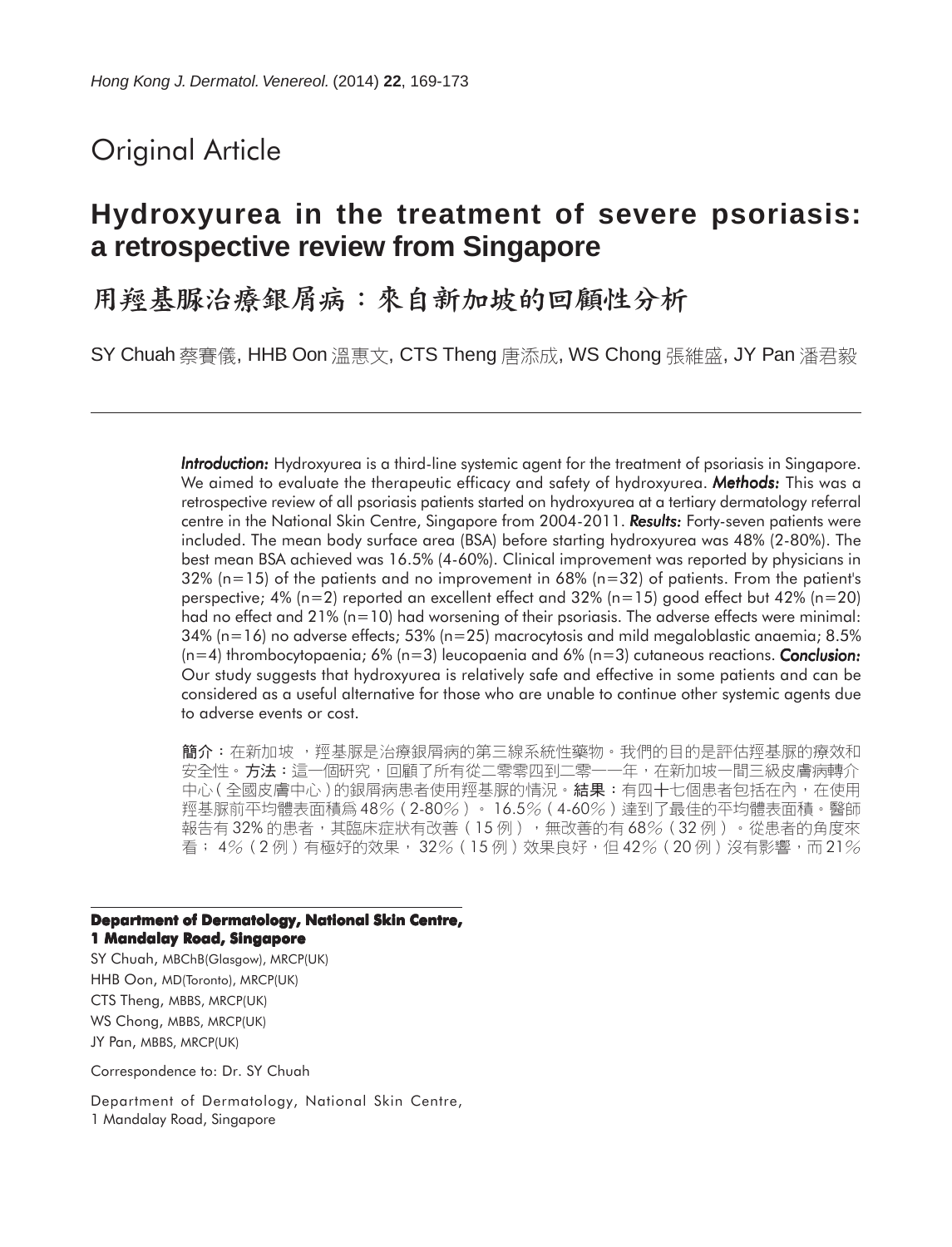(10例)更惡化了。不良反應甚微:34% (16例)無不良影響;53% (25例)有大紅細胞症和輕 度巨幼紅細胞性貧血;8.5%(4 例)有血小板減少症;6%(3 例)有白細球減少症和 6%(3 例)<br>有皮膚反應。結論:我們的研究發現,在部分患者,羥基脲是相對安全和有效的,並且可以被視爲 在那些由於不良反應或成本過高而不能繼續使用其他全身性藥物的一個有用替代品。

**Keywords:** Hydroxyurea, management, psoriasis

關鍵詞:羥基脲、管理、銀屑病

#### **Introduction**

Psoriasis is a chronic disease, influenced genetically and environmentally and driven immunologically, affecting 1-3% of the world's overall population.<sup>1</sup> There are various agents available for the treatment of extensive chronic plaque psoriasis, from topical treatment, phototherapy to oral systemic medications. In the current era, newer treatments such as biologics are being used as well.<sup>2</sup> However, despite the availability of these treatments, the management of psoriasis remains a challenge. The treatment of choice is often determined by the efficacy, availability, affordability, safety and ease of administration.

Hydroxyurea is one of the third-line systemic agents that is considered at the National Skin Centre, Singapore in cases of psoriasis that are too extensive or refractory to topical therapy, phototherapy and other systemic agents such as methotrexate, acitretin and cyclosporin. It is also considered to be a useful alternative to those who are unable to continue with other systemic agents due to contraindications, adverse events or cost.

Hydroxyurea has been known to be effective in the treatment of psoriasis for more than 40 years and is postulated to work by reducing the replication of DNA within the basal cell of the epidermis.3,4 The clinical response rate varies from 45% to 63% in patients with extensive chronic plaque psoriasis.5-7 We aimed to evaluate the therapeutic efficacy and safety of hydroxyurea in our centre.

### **Methods**

All patients with psoriasis started on hydroxyurea at the National Skin Centre from 2004 to 2011 were included in this study. The list of psoriasis patients started on hydroxyurea was obtained from the pharmacy records. A retrospective review of these patients' electronic medical records was done collecting data on demographics, prior treatment and indications for change over to hydroxyurea. The data was collected as part of a clinical audit at our centre.

An objective improvement was measured according to body surface area (BSA) of involvement. The evaluation of therapeutic response was done by assessing the BSA of involvement before and after starting hydroxyurea for at least three months or the best BSA achieved before stopping hydroxyurea. Subjective improvement was measured according to the global assessment by the physicians (improvement or no improvement) and the patients (excellent effect, good effect, no effect or worsening of psoriasis). The total duration of hydroxyurea therapy and adverse effects to hydroxyurea were recorded.

At our centre, the starting dose of hydroxyurea was 500 mg twice a day and the dose increment was at 500 mg per month. The dose range is 1 to 2 g per day. Hydroxyurea was withheld if the total white count was less than  $2.5x10^9$ /L, platelet count less than 100x109/L or the patient had severe anaemia.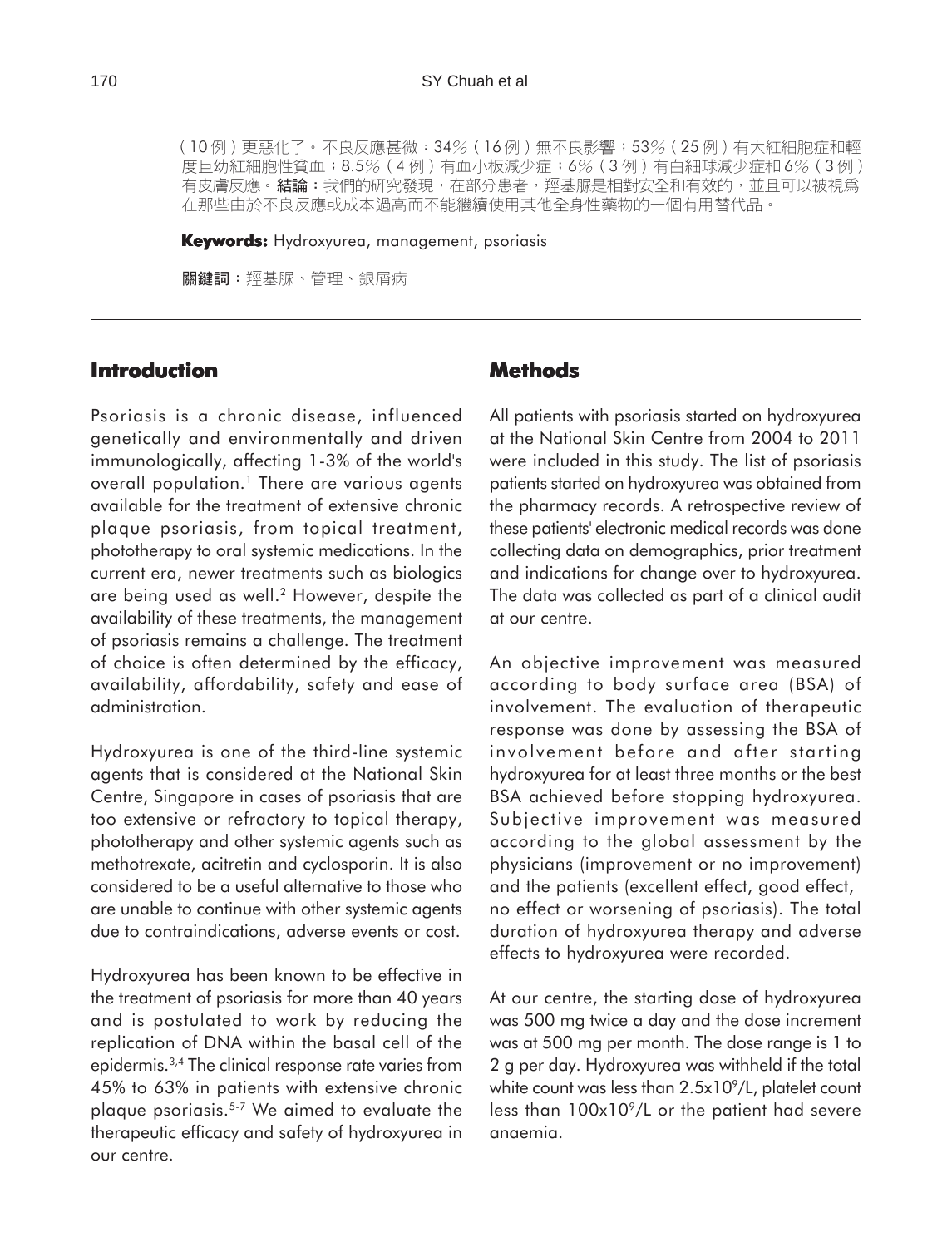### **Results**

Forty-seven patients were included. The mean age was 53.7 years and the male: female ratio was 3.3. The ethnic mix was 83% (n=39) Chinese, 6% (n=3) Malay, 9% (n=4) Indian and 2% (n=1) other races. The previous treatments used in these cases prior to switching to hydroxyurea and the indications for changing to hydroxyurea are shown in Table 1.

The mean duration these patients were on hydroxyurea was 19 months (3-84 months). The majority of patients,  $87\%$  (n=41), were started on a dose of 500 mg twice a day. However, only 26% (n=13) received a dosage increments of 500 mg per month. Most patients (96%, n=45) were on the correct dose (range 1 to 2 g per day, average 1 g per day). The mean duration of treatment required before these patients noted an

improvement in their BSA was 3.5 months (0.25- 15 months). The mean duration these patients on hydroxyurea without needing to change to other systemic therapies was 19 months (0.5 to 84 months).

The mean BSA before starting hydroxyurea was 48% (2-80%). The mean BSA before stopping hydroxyurea was 34% (1-80%). Seven patients continued hydroxyurea and to date, the best mean BSA achieved was 16.5% (4-60%) (Table 2). Out of the 40 patients who stopped hydroxyurea, the majority of patients  $(35\% , n=14)$  had switched to topical treatment followed by 22.5% (n=9) methotrexate, 17.5% (n=7) cyclosporin, 10%  $(n=4)$  phototherapy, 7.5% (n=3) acitretin and 7.5% (n=3) biologic treatment.

Physicians reported a clinical improvement in 32% (n=15) of the patients and no improvement in

| <b>Therapy</b>   | <b>Drugs</b>        | No. of patients | Indications to stop | No. of patients (%) |
|------------------|---------------------|-----------------|---------------------|---------------------|
| Systemic         | Methotrexate        | 40 (85%)        | Liver abnormalities | 23 (58%)            |
|                  |                     |                 | Poor response       | 14 (35%)            |
|                  |                     |                 | Nausea              | 3(7%)               |
|                  | Acitretin           | 20 (43%)        | Poor response       | 9(45%)              |
|                  |                     |                 | Liver abnormalities | 4 (20%)             |
|                  |                     |                 | Cheilitis           | 3(15%)              |
|                  |                     |                 | Alopecia            | $2(10\%)$           |
|                  |                     |                 | Hyperlipidaemia     | 1(5%)               |
|                  |                     |                 | Cost                | 1(5%)               |
|                  | Cyclosporin         | 17 (36%)        | Poor response       | 5 (30%)             |
|                  |                     |                 | Renal impairment    | 5 (30%)             |
|                  |                     |                 | Cost                | 4 (23%)             |
|                  |                     |                 | Hypertension        | 3(17%)              |
| <b>Biologics</b> | Alefacept           | 4(8%)           | Poor response       | 4 (100%)            |
| Phototherapy     | NBUVB/PUVA          | 16 (34%)        | Poor response       | 11 (69%)            |
|                  |                     |                 | Time constraint     | 5(31%)              |
| <b>Topicals</b>  | Steroids, coal tar, | 47 (100%)       | Poor response       | 47 (100%)           |
|                  | vitamin D analogues |                 |                     |                     |

**Table 1.** Prior treatment & Indications for change over to hydroxyurea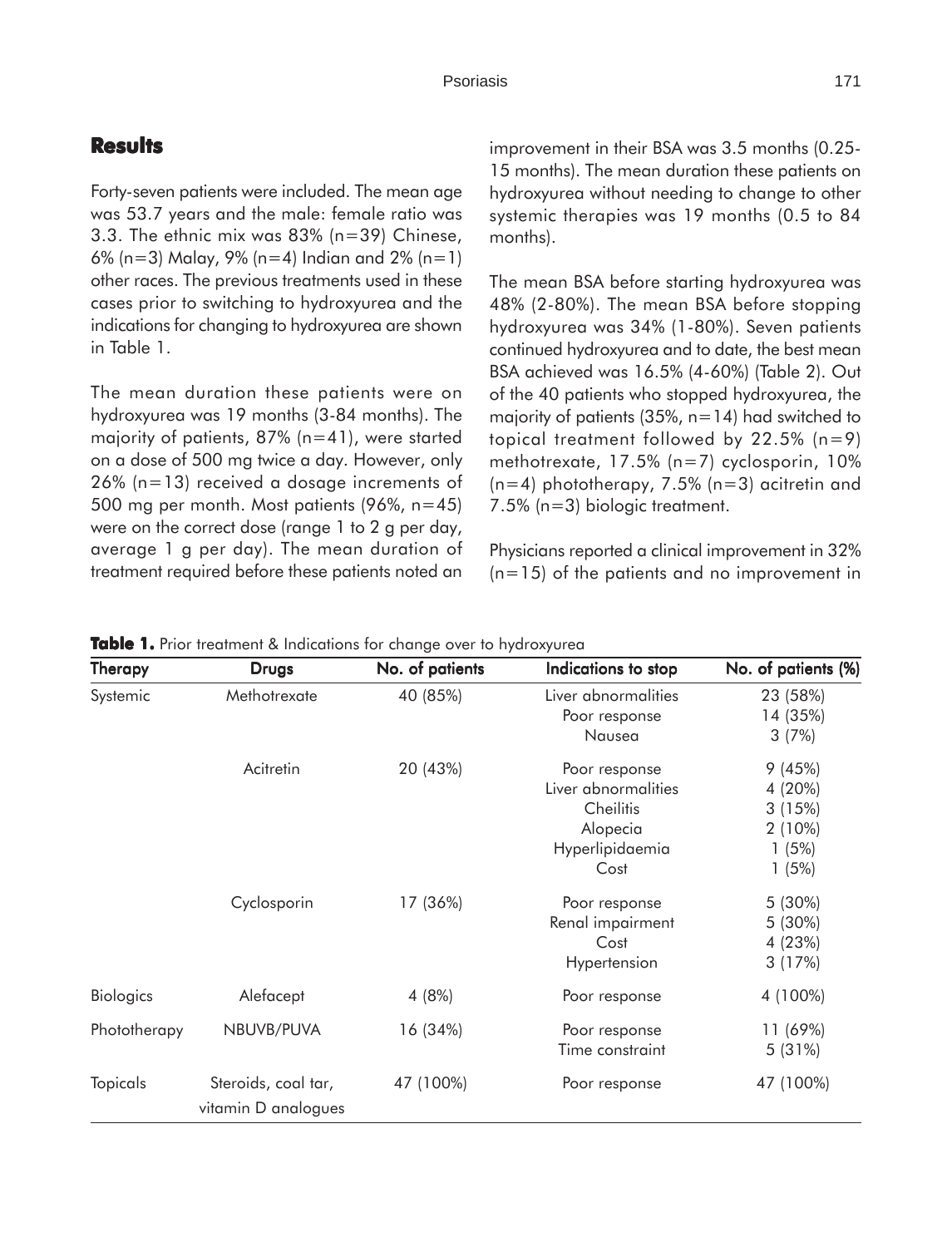68% (n=32) of patients. From the patient's perspective, 4% (n=2) reported excellent effect and 32% (n=15) good effect but 42% (n=20) no effect and 21% (n=10) worsening of their psoriasis (Table 2).

The adverse effects were minimal with  $34\%$  (n=16) had no adverse effects, 53% (n=25) macrocytosis and mild megaloblastic anaemia, 8.5% (n=4) thrombocytopaenia, 6% (n=3) leukopaenia, 6% (n=3) cutaneous reactions and none had leg ulcers or hepatotoxicity (Table 3).

#### **Discussions**

The efficacy of hydroxyurea in psoriasis is usually seen within six to eight weeks of treatment.<sup>5</sup> In our patients, the improvement in their BSA was slightly delayed to 3.5 months (0.25 to 15 months). The longer duration taken in our patients to improve may be due to the varying definition of therapeutic response with different grading systems in different studies. Although the majority of patients (87%, n=41) were started on 500 mg twice daily, only 26% (n=13) received an increment dose of 500 mg per month. Hence, different treatment regimens with different rates of dosage increment may delay the rate of improvement.

The mean BSA before starting hydroxyurea was 48% (2-80%). The mean BSA before stopping hydroxyurea was 34% (1-80%) and the best mean BSA achieved was 16.5% (4-60%). In total, there was only 14% and at best 31.5% improvement overall. The physicians reported clinical improvement in 32% (n=15) of the patients and from the patient's perspective;  $36\%$  (n=17) reported good to excellent effect. The clinical

| Table 2. Evaluation of therapeutic response |  |
|---------------------------------------------|--|
|---------------------------------------------|--|

| Characteristics                                                                           | Data                                     |
|-------------------------------------------------------------------------------------------|------------------------------------------|
| Mean duration on hydroxyurea<br>without needing to change<br>to other systemic treatments | 19 (3-84 months)                         |
| Mean BSA pre-hydroxyurea<br>Mean BSA post-hydroxyurea                                     | 48% (2-80%)<br>34% (1-80%)               |
| Best mean BSA achieved                                                                    | 16.5% (4-60%)                            |
| Mean duration on hydroxyurea<br>noted improvement in BSA                                  | 3.5<br>$(0.25 - 15$ months)              |
| Global assessment                                                                         |                                          |
| Patient                                                                                   |                                          |
| Excellent<br>Good<br>No effect<br>Worsening                                               | 2(4%)<br>15 (32%)<br>20 (42%)<br>10(21%) |
| Physician<br>Clinical improvement<br>No improvement                                       | 15 (32%)<br>32 (68%)                     |
| No. of patients continued on<br>hydroxyurea (to date)                                     | 7 (15%)                                  |

BSA=body surface area

| <b>Adverse effects</b>                    | <b>No. of patients</b> | <b>No. of patients</b><br>needing to stop treatment | <b>Comments</b>                                                         |
|-------------------------------------------|------------------------|-----------------------------------------------------|-------------------------------------------------------------------------|
| None                                      | 16 (34%)               |                                                     |                                                                         |
| Macrocytosis and<br>megaloblastic anaemia | 25 (53%)               | 2                                                   | 10 g/dL (NR <sup>*</sup> : 12-16 g/dL)                                  |
| Thrombocytopaenia                         | $4(8.5\%)$             | 3                                                   | $100x10^3/\mu L$ (NR <sup>*</sup> : 140-440x10 <sup>3</sup> / $\mu$ L)  |
| Leukopaenia                               | 3(6%)                  | 2                                                   | WCC <3x10 <sup>3</sup> /µL (NR <sup>*</sup> : 4-10x10 <sup>3</sup> /µL) |
| Cutaneous reactions                       | 3(6%)                  | 3                                                   | 2 patients with skin pigmentation<br>patient with nail pigmentation     |
| Total                                     | 47 (100%)              | 10 (21%)                                            |                                                                         |

\*NR: Normal range

**Table 3.** Adverse effects